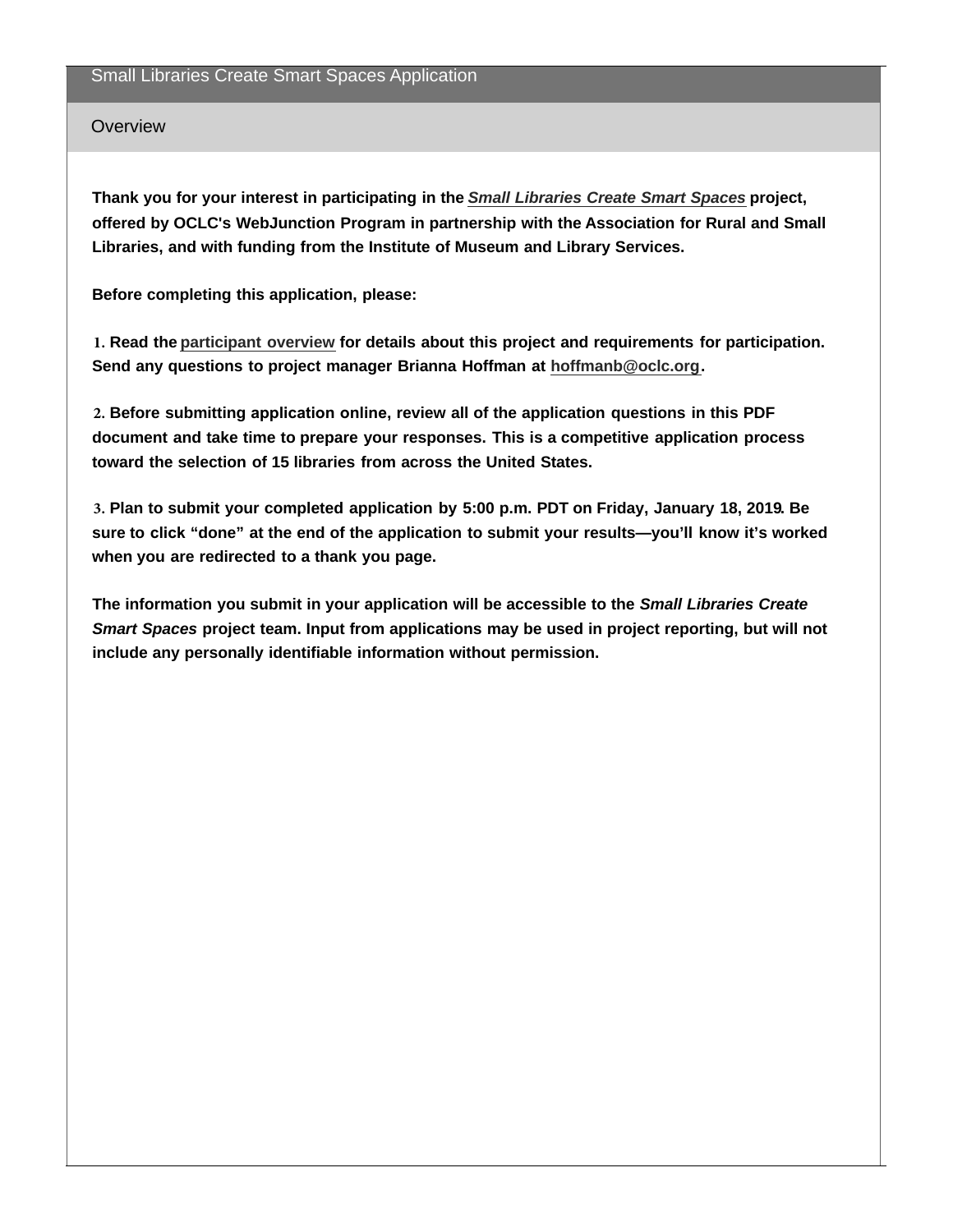Small Libraries Create Smart Spaces Application

You and Your Library

1. Are you an employee of a public library in the United States? *(This opportunity is available specifically to* \* *public library staff members in the United States, including U.S. Territories. Answering "no" to this question will automatically exclude you from consideration for participation.)*

Yes

No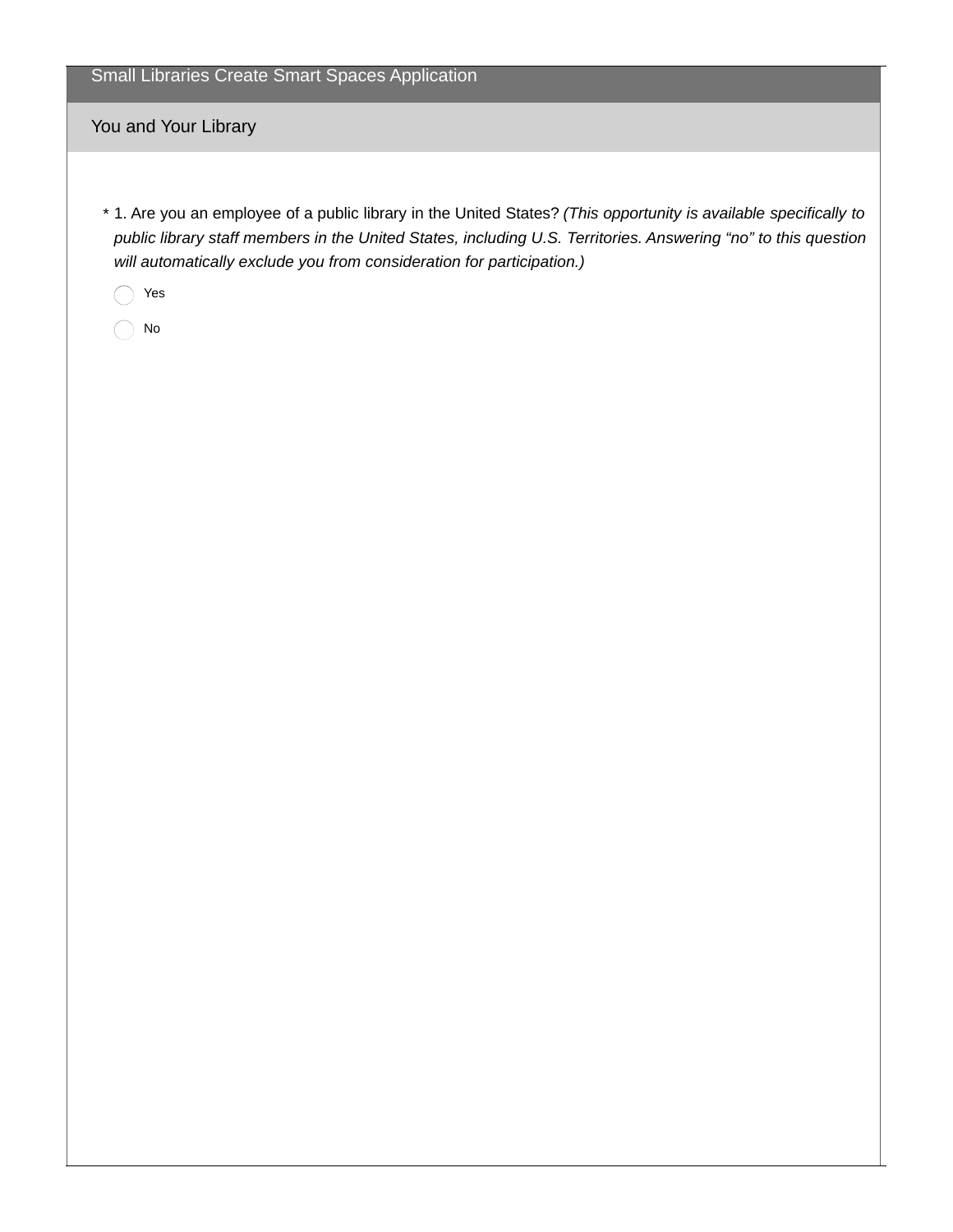| Small Libraries Create Smart Spaces Application |  |  |
|-------------------------------------------------|--|--|
|                                                 |  |  |

## You and Your Library

| * 2. Please tell us a bit about yourself and your library. |                    |
|------------------------------------------------------------|--------------------|
| Your first and last name:                                  |                    |
| Name of the library building/branch you work at:           |                    |
| Name of your library system (if different from above):     |                    |
| Address of the library building/branch you work at:        |                    |
| City/Town:                                                 |                    |
| State:                                                     | -- select state -- |
| ZIP:                                                       |                    |
| Your email address:                                        |                    |

3. If your library has a D-U-N-S (Data Universal Numbering System) Number, please provide it here:

\* 4. Which of the following positions best describes your role at the library?

- Director
- **Manager or Supervisor**
- C Librarian
- Assistant or Associate
- Page
- Other $(\quad)$

Job title: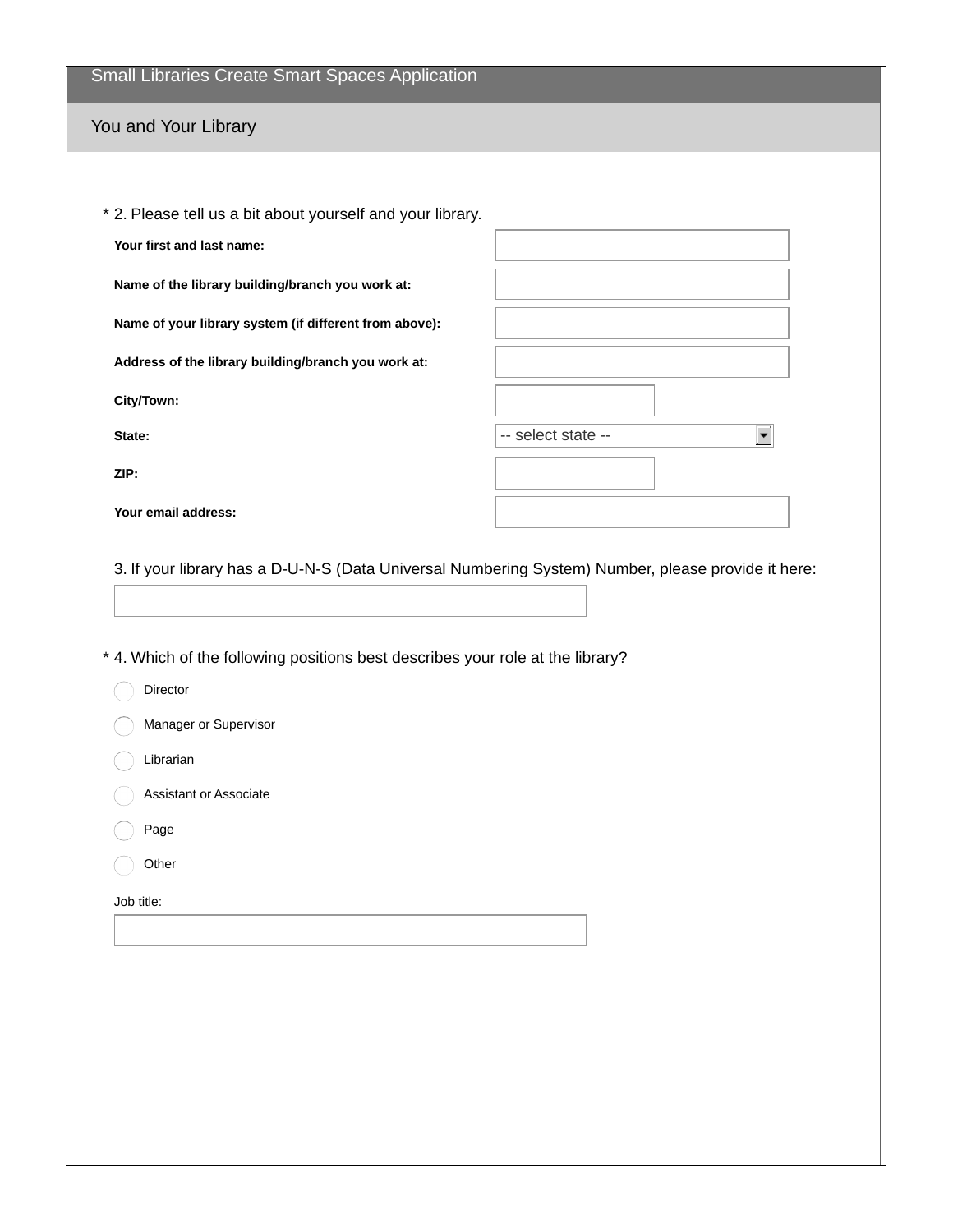| * 5. If you are not the director or manager of your library/library branch, do you have agreement from your<br>library director/supervisor that they will participate in this project with you? (Please note library directors will<br>be expected to actively engage in the project by participating in the online learning community, attending |
|---------------------------------------------------------------------------------------------------------------------------------------------------------------------------------------------------------------------------------------------------------------------------------------------------------------------------------------------------|
| certain live, online sessions, communicating with the project team and other project activities.)                                                                                                                                                                                                                                                 |
| Yes                                                                                                                                                                                                                                                                                                                                               |
| No                                                                                                                                                                                                                                                                                                                                                |
| Unsure                                                                                                                                                                                                                                                                                                                                            |
| * 6. What is your employment status?                                                                                                                                                                                                                                                                                                              |
| Full-time                                                                                                                                                                                                                                                                                                                                         |
| Part-time                                                                                                                                                                                                                                                                                                                                         |
| Hours Per Week                                                                                                                                                                                                                                                                                                                                    |
|                                                                                                                                                                                                                                                                                                                                                   |
| * 7. How many staff are employed at the building/branch that you work at?                                                                                                                                                                                                                                                                         |
| Full-time staff:                                                                                                                                                                                                                                                                                                                                  |
| Part-time staff:                                                                                                                                                                                                                                                                                                                                  |
|                                                                                                                                                                                                                                                                                                                                                   |
| * 8. What is your library's annual operating budget?                                                                                                                                                                                                                                                                                              |
|                                                                                                                                                                                                                                                                                                                                                   |
|                                                                                                                                                                                                                                                                                                                                                   |
| * 9. What is the approximate population of the community your library building/branch serves? (To be eligible<br>for this opportunity, your library building/branch must serve a community of fewer than 25,000 people.)                                                                                                                          |
|                                                                                                                                                                                                                                                                                                                                                   |
|                                                                                                                                                                                                                                                                                                                                                   |
| * 10. How far do residents of your community have to travel for more urban amenities, such as shopping<br>mall, movie theater, hospital, schools, etc.? What amenities are available within the community? (250 word<br>limit)                                                                                                                    |
|                                                                                                                                                                                                                                                                                                                                                   |
|                                                                                                                                                                                                                                                                                                                                                   |
|                                                                                                                                                                                                                                                                                                                                                   |
|                                                                                                                                                                                                                                                                                                                                                   |
|                                                                                                                                                                                                                                                                                                                                                   |
|                                                                                                                                                                                                                                                                                                                                                   |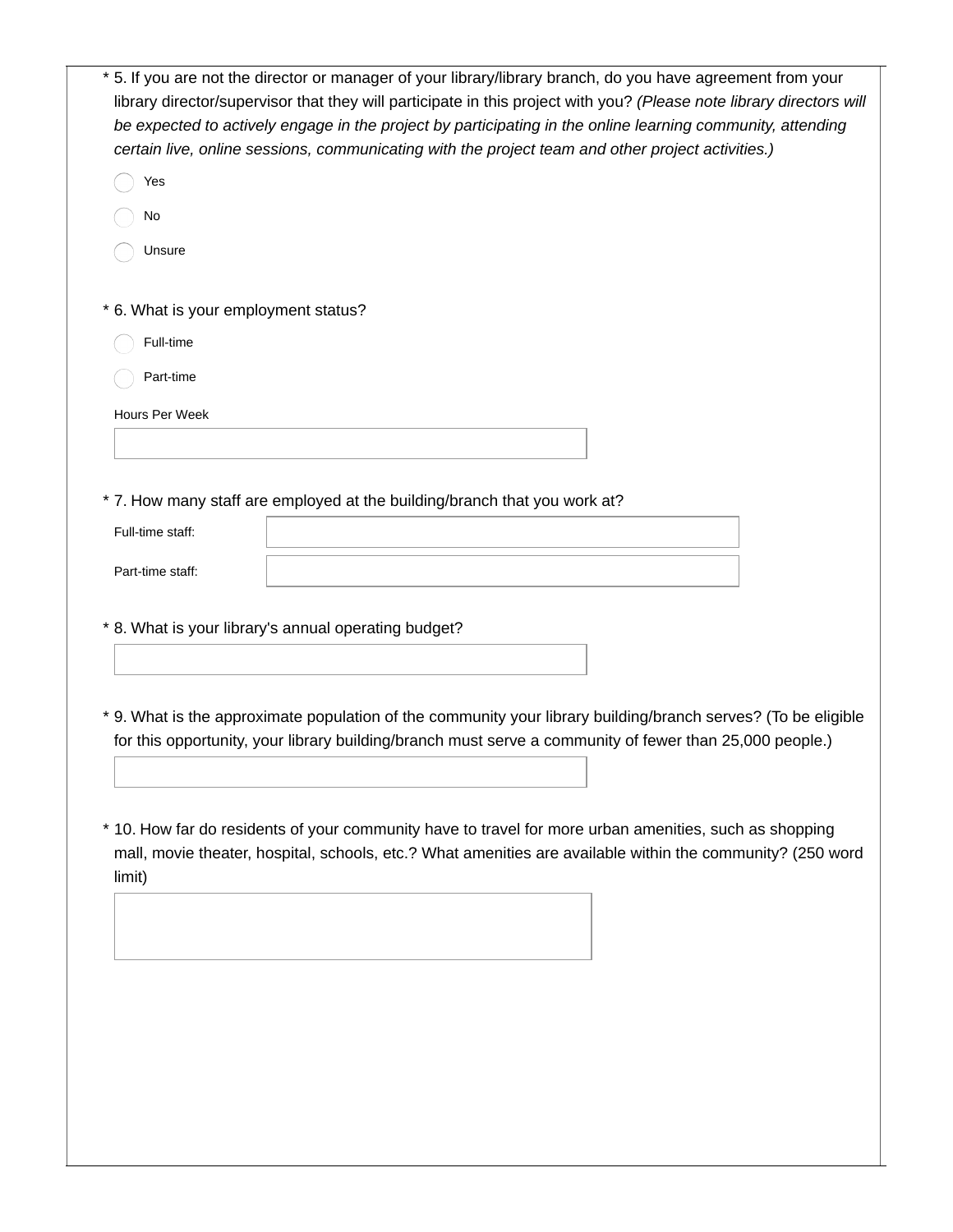| (250 word limit)                 |                                                                                               |                                                                                                                                       |
|----------------------------------|-----------------------------------------------------------------------------------------------|---------------------------------------------------------------------------------------------------------------------------------------|
|                                  |                                                                                               |                                                                                                                                       |
|                                  |                                                                                               |                                                                                                                                       |
|                                  |                                                                                               |                                                                                                                                       |
|                                  |                                                                                               |                                                                                                                                       |
|                                  |                                                                                               |                                                                                                                                       |
|                                  |                                                                                               |                                                                                                                                       |
|                                  |                                                                                               |                                                                                                                                       |
|                                  |                                                                                               | * 12. Please provide a brief example of a time you engaged community members and partners to meet a                                   |
| local priority. (250 word limit) |                                                                                               |                                                                                                                                       |
|                                  |                                                                                               |                                                                                                                                       |
|                                  |                                                                                               |                                                                                                                                       |
|                                  |                                                                                               |                                                                                                                                       |
|                                  | * 13. Regarding your library's physical space:                                                |                                                                                                                                       |
|                                  | What does "active learning" mean to you?                                                      |                                                                                                                                       |
|                                  |                                                                                               |                                                                                                                                       |
|                                  | Why is the opportunity to participate in this project important to your library at this time? |                                                                                                                                       |
|                                  |                                                                                               |                                                                                                                                       |
|                                  |                                                                                               | What potential barriers or challenges do you see in changing your physical space, and how might you work to address them?             |
|                                  |                                                                                               |                                                                                                                                       |
|                                  |                                                                                               | What strengths does your library bring to the process of reconfiguring physical space and engaging your community in active learning? |
|                                  |                                                                                               |                                                                                                                                       |
|                                  |                                                                                               |                                                                                                                                       |
|                                  |                                                                                               |                                                                                                                                       |
|                                  |                                                                                               |                                                                                                                                       |
|                                  |                                                                                               |                                                                                                                                       |
|                                  |                                                                                               |                                                                                                                                       |
|                                  |                                                                                               |                                                                                                                                       |
|                                  |                                                                                               |                                                                                                                                       |
|                                  |                                                                                               |                                                                                                                                       |
|                                  |                                                                                               |                                                                                                                                       |
|                                  |                                                                                               |                                                                                                                                       |
|                                  |                                                                                               |                                                                                                                                       |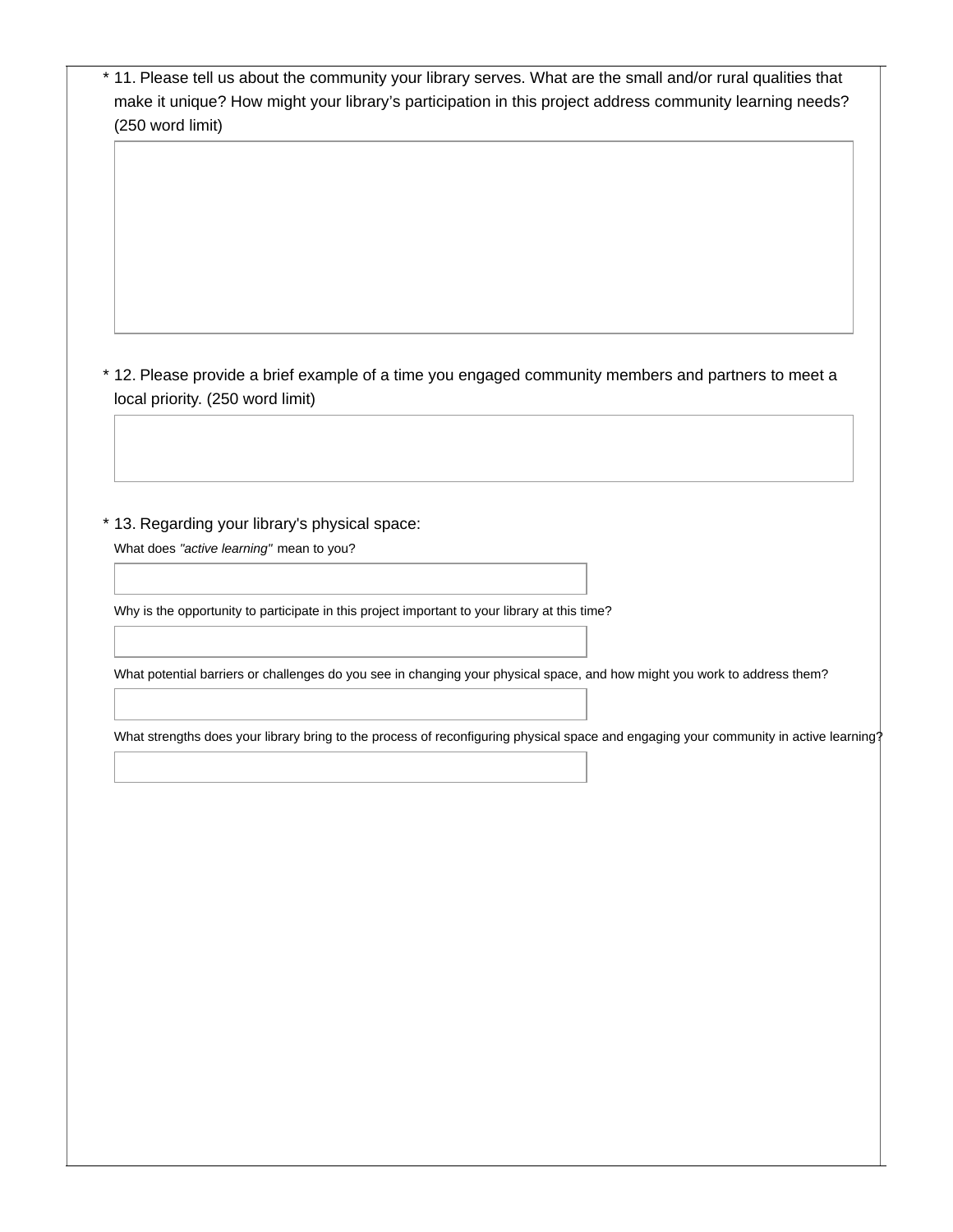## Participation Details

14. If selected to participate in this project, you will be your library's primary point of contact for all project \* activities. This will require ongoing accountability to the *Small Libraries Create Smart Spaces* project team, as well as the facilitation of significant input and decision-making within your library and community to meet all project goals. Please describe how you (and your supervisor, if applicable) will coordinate your responsibilities in order to be successful in this project. *(250 word limit. Consider how your library building and service desk(s) will be staffed at times when you are working on this project, any policy implications that may come into play, your overall work schedule, and how planning time fits in, and the need to facilitate administrative and community buy-in for this work.)*

15. Please describe your interest in or experience with collaborating with library peers in an online learning \* community with discussion forums.

What do you enjoy about it?

What do you find challenging?

What support do you need from the project team in order to feel successful as an online learner?

- $*$  16. Do you have regular access to an internet-connected computer or laptop, as well as an audio connection (telephone or audio through your computer, i.e. VoIP), to participate in online webinars and meetings and to access the online learning community and discussion forums for this project? *(Please note: tablets are not recommended for engagement with our learning system.)*
	- Yes
	- No
	- Unsure